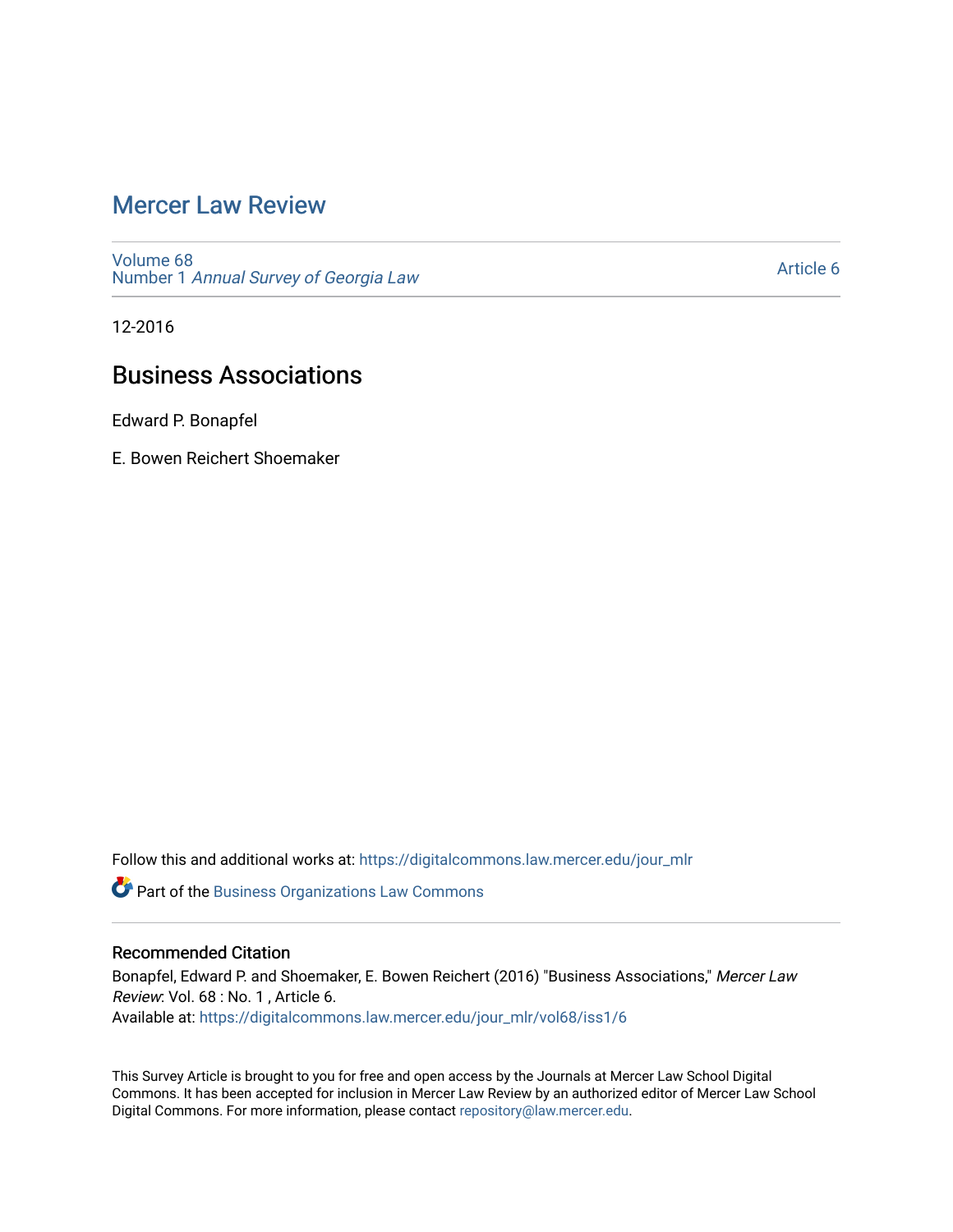# **Business Associations**

## **by Edward P. Bonapfel\***

## **and E. Bowen Reichert Shoemaker\*\***

#### I. INTRODUCTION

This Article surveys notable cases in the areas of corporate, limited liability company, partnership, agency, and joint venture law decided between June **1, 2015** and May **31, 2016, by** the Georgia Supreme Court, the Georgia Court of Appeals, and the United States district courts located in Georgia.'

#### **II. ISSUES** OF FIRST IMPRESSION

*A. Piercing the Corporate Veil Among Corporations with Identical Ownership*

In *Cobra 4 Enterprises v. Powell-Newman,<sup>2</sup>*the Georgia Court of **Ap**peals held that a plaintiff cannot pierce the corporate veil between sibling corporations that share a common ownership. <sup>3</sup>The plaintiff in *Cobra 4 Enterprises* was injured in an automobile accident with a truck that was leased to Yellow Ribbon Tree Experts (Yellow Ribbon).<sup>4</sup> The plaintiff,

<sup>\*</sup> Senior Associate, Alston **&** Bird LLP, Atlanta, Georgia. Davidson College (B.A., 2002); Mercer University, Walter F. George School of Law **(J.D.,** cum laude, **2009).** Member, Mercer Law Review **(2007-2009);** Lead Articles Editor **(2008-2009).** Member, State Bar of Georgia.

**<sup>\*\*</sup>** Associate, Alston **&** Bird LLP, Atlanta, Georgia. University of Georgia (B.A., magna cum laude **2006);** Mercer University, Walter F. George School of Law **(J.D.,** magna cum laude, 2011). Member, Mercer Law Review **(2009-2011);** Editor-in-Chief (2010-2011). Member, State Bar of Georgia.

**<sup>1.</sup>** For an analysis of Georgia business associations law during the prior survey period, see Crystal **J.** Clark, *Business Associations, Annual Survey of Georgia Law,* **67** MERCER L. REV. **15 (2015).**

<sup>2.</sup> **336** Ga. **App. 609, 785 S.E.2d 556 (2016).**

**<sup>3.</sup>** *Id.* at 614, **785 S.E.2d** at **561-62.**

<sup>4.</sup> The plaintiffs' theories of recovery included: "negligence; negligent hiring, supervision, retention, and entrustment; and liability under a theory of respondeat superior." *Id.* at **609, 785 S.E.2d** at **558.**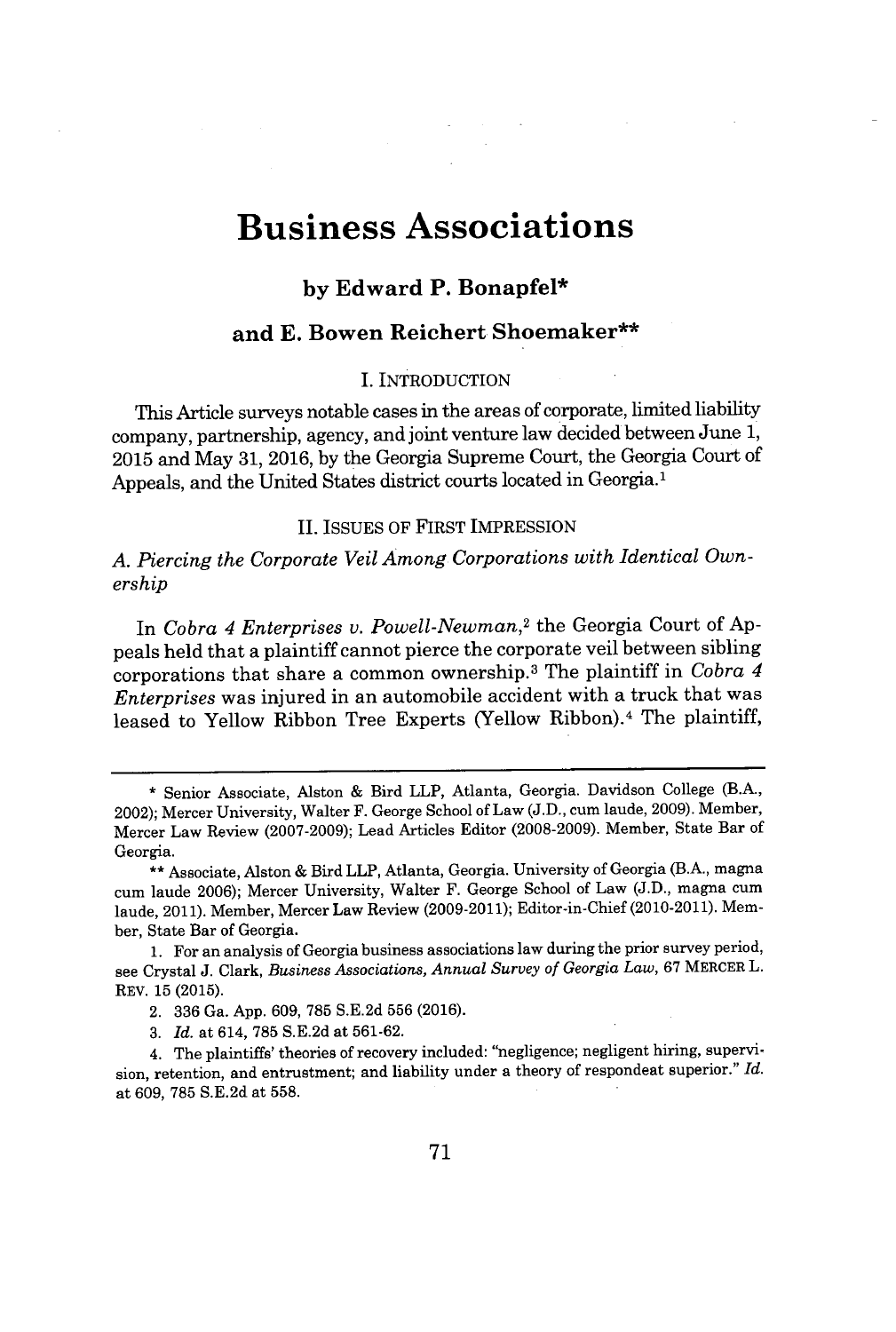along with her husband, sued the truck driver, Yellow Ribbon, and Yellow Ribbon's owner, Gary Robertson. In addition, the plaintiffs sued the owner of the truck involved in the accident, Cobra 4 Enterprises (Cobra 4), also owned **by** Gary Robertson. The trial court rejected Cobra 4's motion for summary judgment on vicarious liability because, inter alia, the evidence supported the plaintiffs' alter ego theory that Cobra 4 could be vicariously liable because of its shared ownership with Yellow Ribbon **by** Robertson. After the summary judgment ruling, all parties except Cobra 4 settled the lawsuit.<sup>5</sup>Cobra 4 renewed its motion for summary **judg**ment, arguing that if it was an alter ego, then "it was an agent of Yellow Ribbon and therefore a party" to the settlement.<sup>6</sup> The trial court denied Cobra 4's motion and an appeal followed. <sup>7</sup>

Cobra 4 argued that the trial court erred in finding a factual question for the jury on whether it was Yellow Ribbon's alter ego.<sup>8</sup> The court of appeals discussed the equitable doctrine of piercing the corporate veil and noted that "sole ownership **by** one person is not a factor" in that consideration.<sup>9</sup> "Where there is no evidence that the corporate arrangement is a sham that was designed to defeat justice, perpetuate fraud, or evade statutory, contractual, or tort liability, the issue of alter ego liability is not a jury question."<sup>10</sup>

The court of appeals admonished Robertson for underfunding and underinsuring his entities and for ignoring corporate formalities. $11$  Thus, the plaintiffs could have pierced the companies' corporate veils; but the plaintiffs settled their claims with Robertson.<sup>12</sup> The court recognized that "Georgia courts have never applied the alter ego doctrine to impose liability" on sibling corporations by piercing the corporate veil.<sup>13</sup> Nonetheless, the court examined the corporate activities of Yellow Ribbon and Cobra 4 and concluded "there was no evidence that the two companies

12. *Id.*

**<sup>5.</sup>** *Id.* at **609-10, 785 S.E.2d** at **558-59.**

*<sup>6.</sup> Id.* at **610, 785 S.E.2d** at **559.**

*<sup>7.</sup> Id.*

**<sup>8.</sup>** *Id.* at **613, 785 S.E.2d** at **560.**

**<sup>9.</sup>** *Id.* (citing Amason v. Whitehead, **186** Ga. **App. 320, 322, 367 S.E.2d 107 (1988)).**

**<sup>10.</sup>** *Id.* at **613, 785 S.E.2d** at **561** (citing Derbyshire v. United Builders Supplies, Inc., 194 Ga. **App.** 840, 844, **392 S.E.2d 37 (1990)).**

*<sup>11.</sup> Id.*

**<sup>13.</sup>** *Id.* at 614, **785 S.E.2d** at **561.** Other courts have similarly refused to horizontally pierce the corporate veil. *Id.* (citing Madison Cty. Commc'ns Dist. v. CenturyLink, Inc., **CV-12-J-1768-NE,** 2012 LEXIS 180064, **\*9-10 (N.D.** Ala. 2012) (refusing to pierce corporate veil between sibling companies where one corporation did not completely dominate and control the other); Minno v. Pro-Fab, Inc., **905 N.E.2d 613, 617** (Ohio **2009) ("[A]** plaintiff cannot pierce the veil of one corporation to [impose liability] on its sister corporation.").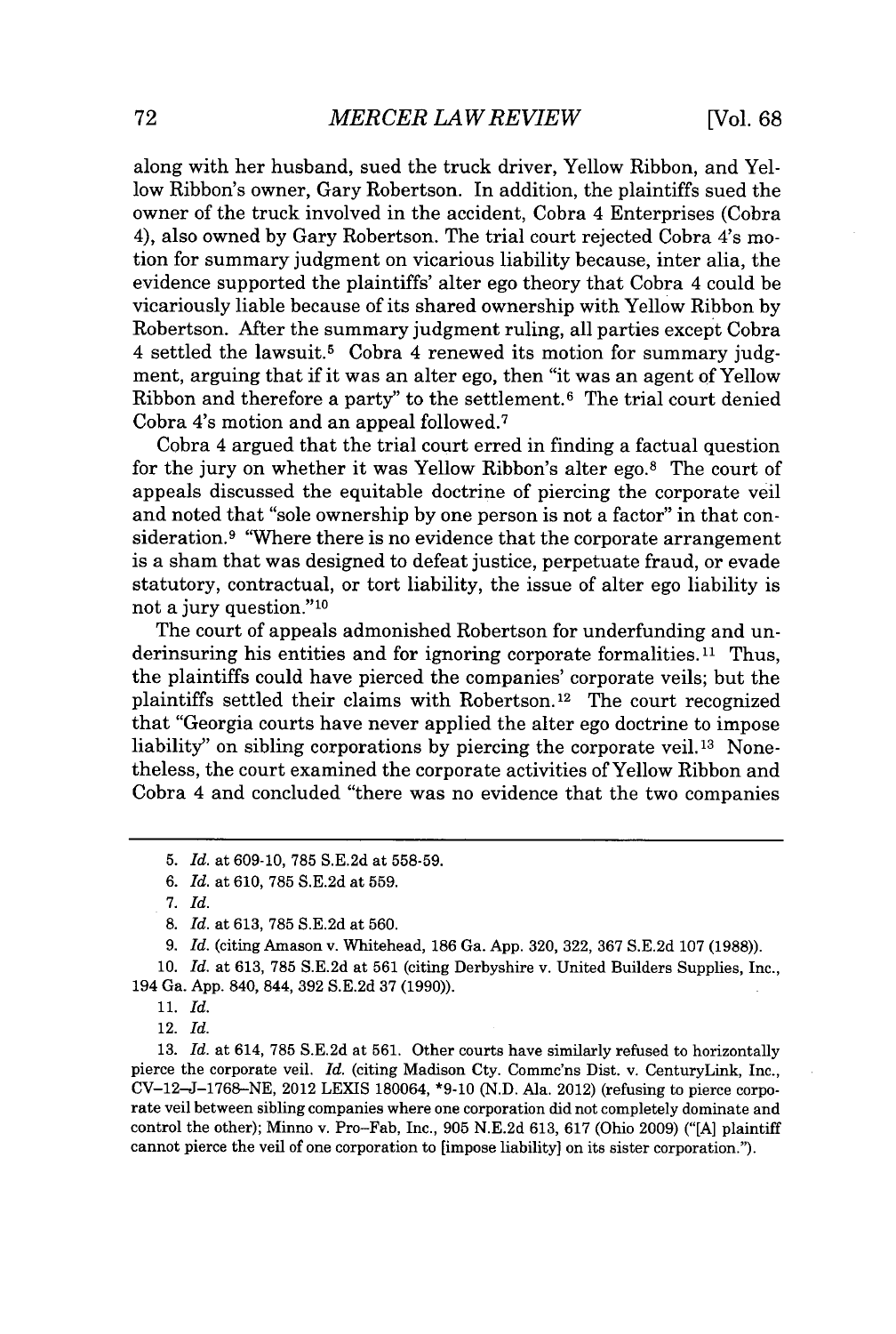were interchangeable entities." <sup>14</sup>Thus, while there was some evidence of overlap between the entities, the court found "no basis to extend the alter ego doctrine to cover sibling companies."<sup>15</sup>

## *B. Recovery of Nuisance Damages by an LLC*

In *Oglethorpe Power Corp. v. Estate of Forrister,1<sup>6</sup>*the Georgia Court of Appeals held that a non-resident limited liability company **(LLC)** property owner could recover nuisance damages.<sup>17</sup> Paradise Lost, LLC (Paradise Lost) owned land near a power plant. As a result of noise coming from the engines at the power plant, Paradise Lost brought claims against the plant for "discomfort and annoyance." Before trial, a motion in limine was filed seeking to bar evidence of nuisance damages on the grounds that Paradise Lost did not "occupy" the property. The movants argued nuisance damages should not be awarded to an **LLC** in the same way that Georgia law forbids corporations from receiving damages for intentional infliction of emotional distress. The trial court agreed and disallowed Paradise Lost's claim for nuisance damages. Paradise Lost appealed the decision.<sup>18</sup>

On appeal, the court of appeals first distinguished nuisance damages from damages associated with the infliction of emotional distress.<sup>19</sup> Specifically, the court noted that "'discomfort and annoyance' in the context of nuisance is not a species of emotional distress, but a distinct element of nuisance damages." <sup>20</sup>

Next, after determining that "discomfort and annoyance" could be considered an appropriate basis for nuisance damages, the court was faced with the task of determining whether an **LLC** could recover that type of damage. <sup>2</sup> 1 The court drew a parallel to *Baltimore & Potomac Railroad Co. v. Fifth Baptist Church,<sup>22</sup>*where the United States Supreme Court determined that a church was eligible for nuisance damages.<sup>23</sup> The Su-

- **18.** *Id.* at **706-07, 774 S.E.2d** at **766.**
- **19.** *Id.* at **707-08, 774 S.E.2d** at **767.**
- 20. *Id.* at **708, 774 S.E. 2d** at **767.**
- 21. *Id.* at **710-11, 774 S.E.2d** at **769.**
- 22. **108 U.S. 317 (1883).**
- **23.** *Oglethorpe Power,* **332** Ga. **App.** at **711, 774 S.E.2d 768.**

<sup>14.</sup> *Id. at* 614, **785 S.E.2d** at **562.**

**<sup>15.</sup>** *Id.* at **615, 785 S.E.2d** at **562.**

**<sup>16. 332</sup>** *Ga.* **App. 693, 774 S.E.2d 755 (2015).**

**<sup>17.</sup>** *Id. at 706,* **774 S.E.2d** at **766.** The case, brought **by** landowners who owned property surrounding a power plant, involved numerous legal issues. For purposes of this Article, the relevant issue and the matter of first impression for the court of appeals was whether a non-resident **LLC** could recover nuisance-based damages.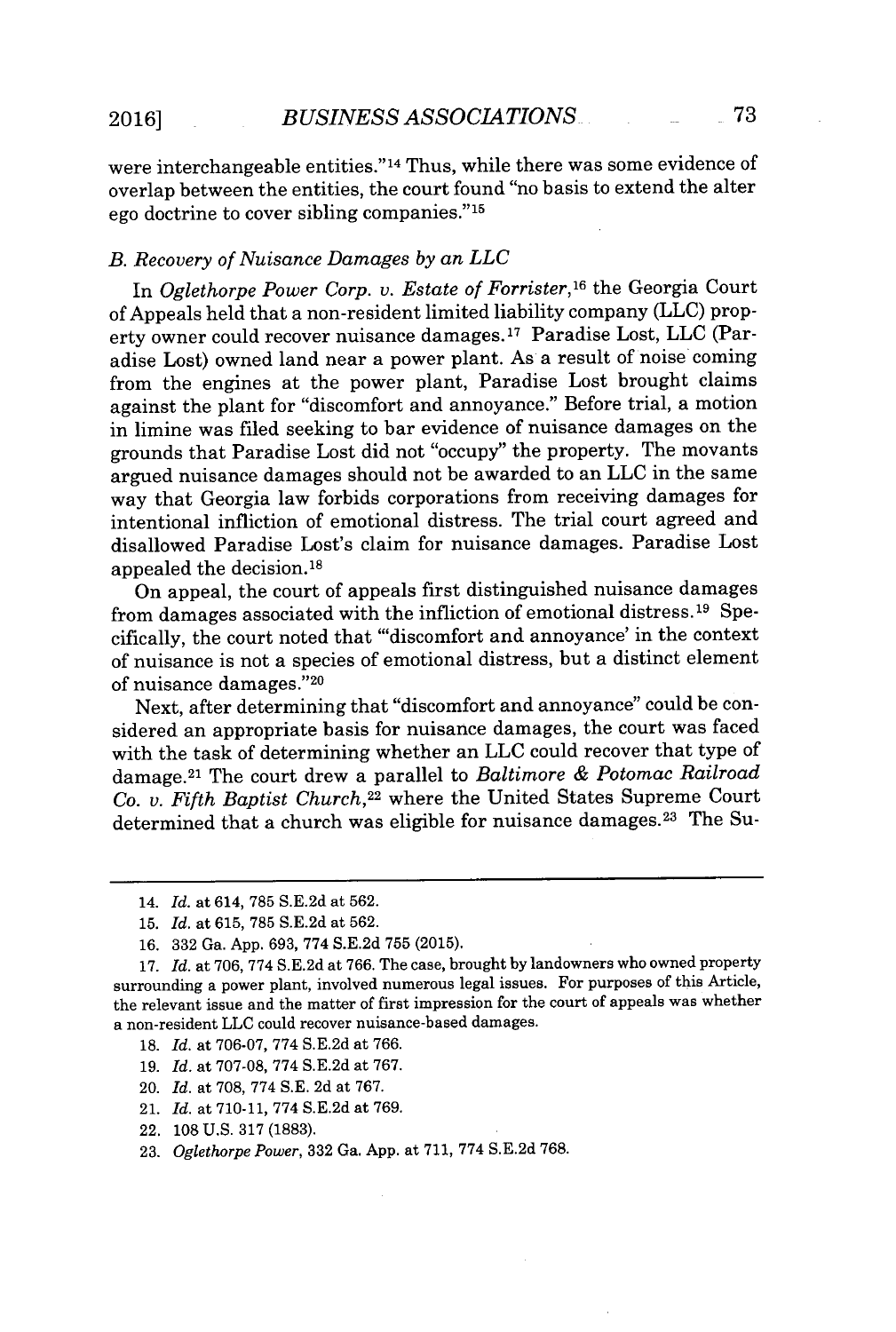preme Court stated "[p]rivate corporations are but associations of individuals united for some common purpose" and, therefore, could recover nuisance damages. <sup>24</sup>Thus, the court determined that an **LLC** could bring a cause of action for "'discomfort and annoyance' affecting the use of its property for the purposes intended **by** its members and those they permit to join them."<sup>25</sup>

#### III. NOTEWORTHY **CASES**

#### *A. "Mere Continuation" Liability for Successor Companies*

In *Dan J. Sheehan Co. v. Fairlawn on Jones Condominium Ass'n,<sup>26</sup>*a construction company sued a homeowners association to recover for work performed at the condominium complex.<sup>27</sup> After the construction company brought suit against the homeowners association, the homeowners formed a new entity---ostensibly to conform to the Georgia Condominium Act-and transferred all responsibility to a successor condominium association. Neither the construction company nor the trial court was made aware of the transfer. The construction company won a verdict against the homeowners association and judgment was entered, but both associations refused to satisfy the judgment. The construction company then sued both associations, who ultimately moved for summary judgment and prevailed. The construction company appealed.<sup>28</sup>

The construction company argued that the successor association was a mere continuation of the homeowners association and was therefore subject to successor liability. The Georgia Court of Appeals agreed.<sup>29</sup> The court applied the equitable doctrine of corporate continuity to find that the condominium association was a "mere continuation of the predecessor" association.<sup>30</sup> Here, the court held that the condominium association had the same purpose, property, board of directors, officers, unit owners,

- **27.** *Id.* at **595, 780 S.E.2d** at **36.**
- **28.** *Id.* at **596, 780 S.E.2d** at **37-38.**
- **29.** *Id.* at **597, 780 S.E.2d** at **38.**

<sup>24.</sup> *Id.*

**<sup>25.</sup>** *Id.* at **712, 774 S.E.2d** at **769.** The court also faced the issue of whether Paradise Lost was considered to be an "occupant" of the property for purposes of nuisance damages. *Id.* at 712-14, **774 S.E.2d** at **769-770.** The court noted that residence is not necessary for occupancy under Georgia law and that the LLC's use of the property was sufficient to make it an occupant. *Id.* Thus, as an "occupant" of the land entitled to receive nuisance damages for "discomfort and annoyance," the **LLC** was deemed legally eligible to recover nuisance damages. *Id.*

**<sup>26.</sup>** 334 Ga. **App. 595, 780 S.E.2d 35 (2015).**

**<sup>30.</sup>** *Id.* (quoting Davis v. Concord Commercial Corp., **209** Ga. **App. 595, 597, 434 S.E.2d 571 (1993)).**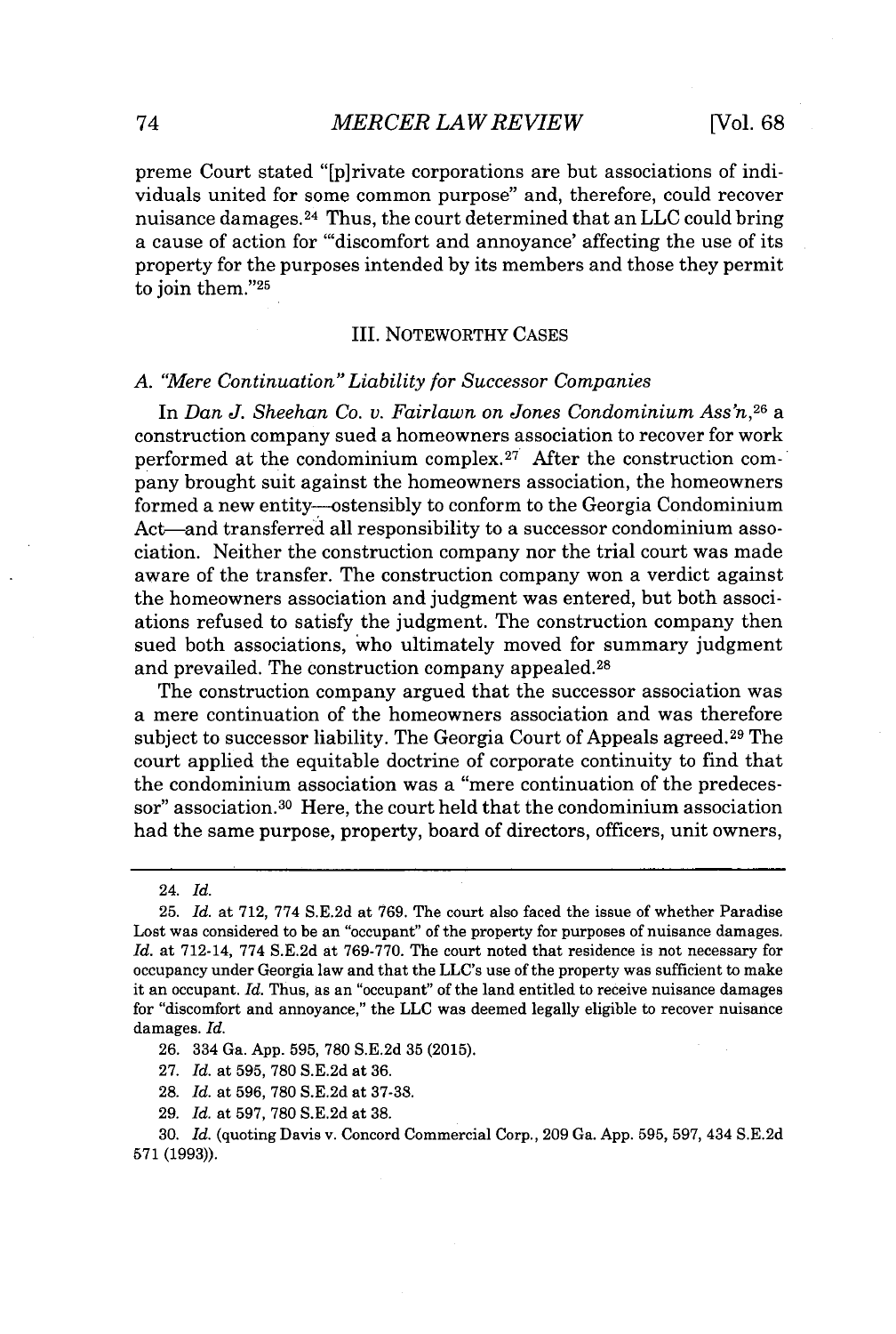location, registered office, and authority as the prior corporation. $31$  In short "nothing changed except the name." $32$  Thus, judgment was reversed for the homeowners and condominium associations. <sup>33</sup>

## *B. An Action to Dissolve the LLC Does Not Disassociate the Member*

In *Crumpton v. Vick's Mobile Homes, LLC,<sup>3</sup>4* the Georgia Court of **Ap**peals interpreted section 14-11-601.1(b) of the Official Code of Georgia Annotated **(O.C.G.A.), <sup>35</sup>**which governs the cessation of membership in a limited liability company. <sup>36</sup>In *Crumpton,* a brother and sister inherited a mobile home park from their father and formed two LLCs to own and manage the park. $37$  The sister, Sharon, filed a "Petition for Equitable Relief, Accounting, and Dissolution" against the LLCs and her brother, Raymond.<sup>38</sup> Raymond moved for judgment on the pleadings, arguing that Sharon's petition for dissolution disassociated her as a member under **O.C.G.A.** *§* 14-11-601.1(b)(4)(D).<sup>39</sup>This section of the **LLC** Chapter of the Georgia Code provides for the removal of a member of an **LLC** where the member, contrary to the operating agreement or without the other members' consent, "files a petition or answer seeking for the member any reorganization, arrangement, composition, readjustment, liquidation, dissolution, or similar relief under any statute, law, or regulation."40 The trial court granted Raymond's motion, concluding that the Code establishes a "default rule" that a member seeking reorganization ceases to be a member. <sup>41</sup>

The court of appeals disagreed. $42$  The court examined the entirety of subsection **(b)** of **O.C.G.A.** *§* 14-11-601.1 to determine the meaning of "for the member."<sup>43</sup> Subsection (b) "recites a list of actions" that an LLC member may do "that result in a change of that member's own status so as to render the member unable to continue as a member of the company."44

**33.** *Id.* at **598, 780 S.E.2d** at **39.**

34. **335** Ga. **App. 155, 779 S.E.2d 136 (2015).**

- **35. O.C.G.A. §** 14-11-601.1(b) **(2003).**
- **36.** *Crumpton,* **335** Ga. **App.** at **155, 779 S.E.2d** at **136.**
- **37.** *Id.*
- **38.** *Id.* at **156, 779 S.E.2d.** at **136-37.**
- **39.** *Id.* at **156, 779 S.E.2d** at **137.**
- *40.* **O.C.G.A. §** 14-11-601.1(b)(4)(D).
- 41. *Crumpton,* **335** Ga. **App.** at **156, 779 S.E.2d** at **137.**
- 42. *Id.* at **159, 779 S.E.2d** at **139.**
- 43. *Id.* at **157-58, 779 S.E.2d** at **138.**
- *44. Id.* at **158, 779 S.E.2d** at **138.**

**<sup>31.</sup>** *Id.*

**<sup>32.</sup>** *Id.*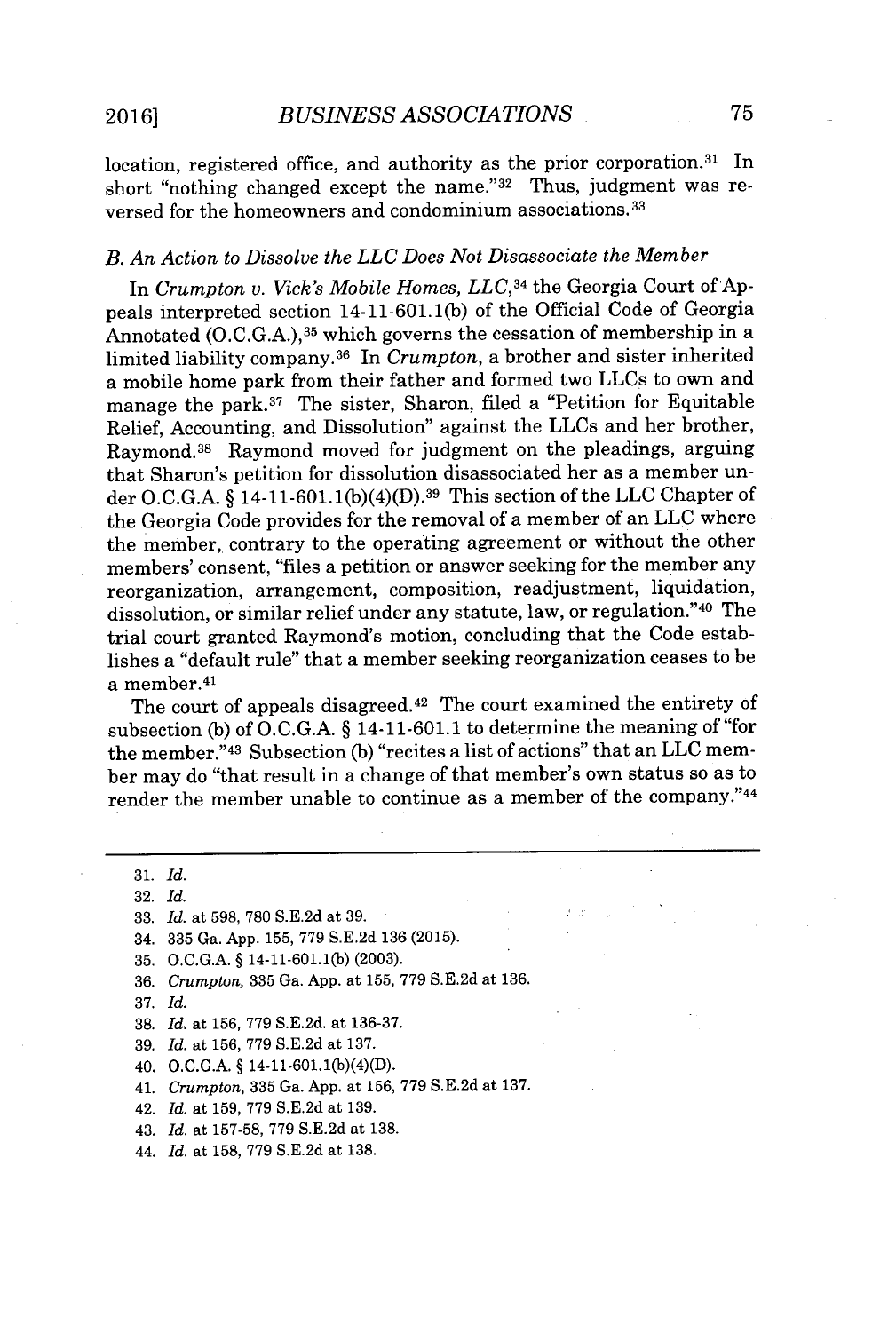The actions include: (1) "events that only occur to an individual";<sup>45</sup> (2) events that "either an individual or an artificial person" could do;<sup>46</sup> and  $(3)$  "actions more proper to an artificial person."<sup>47</sup> The actions at issue in *Crumpton* fell into the latter category.<sup>48</sup> The court held that a consistent reading of the subsection "requires that 'for the member' in subsection (b)(4)(D) refers to an action **by** or against the member affecting that member."<sup>49</sup> Therefore, the trial court erred when it held that a member's petition to dissolve the **LLC** disassociates the member from the **LLC.so**

## *C. Resignation of a Registered Agent Effective Thirty-One Days After Secretary of State's Receipt*

The Georgia Court of Appeals was asked in *STL Management Consult*ants, LLC v. Manhattan Leasing Enterprises, Ltd<sup>51</sup> to determine which date controls in a conflict between the day the Secretary of State "receives" the resignation of a corporation's registered agent for service of process and the date when the resignation is stamped "filed" **by** the Secretary's office. The court held that receipt **by** the Secretary's office controls, and that the resignation "was filed on the date it was received **by** the Secretary."<sup>52</sup>

Section **14-11-209(d)53** of the Georgia Code provides that an LLC's registered agent's resignation is effective on the "thirty-first day after the date on which the statement of resignation was filed." $54$  The plaintiff sued the defendants when the defendants defaulted on a lease agreement. The plaintiff served an **LLC** defendant through its registered agent on April 2, **2013,** and won a default when the defendant failed to answer.

- **52.** *Id.* at **309, 775 S.E.2d** at **760.**
- **53. O.C.G.A. §** 14-11-209(d) **(2003).**

<sup>45.</sup> *Id.* For example, dying or being adjudged incompetent. **O.C.G.A. §** 14-11- **601.1(b)(6);** *Crumpton,* **335** Ga. **App.** at **158, 779 S.E.2d** at **138.**

<sup>46.</sup> *Crumpton,* **335** Ga. **App.** at **158, 779 S.E.2d** at **138.** For example, filing for bankruptcy, **O.C.G.A. §** 14-11-601(b)(4)(B), or assigning the member's interest. **O.C.G.A. §** 14- **11-601.1(b)(1);** *Crumpton,* **335** Ga. **App.** at **158, 779 S.E.2d** at **138.**

<sup>47.</sup> *Crumpton,* 335 Ga. App. at 158, 779 S.E.2d at 138.

<sup>48.</sup> *Id.*

<sup>49.</sup> *Id.* (citing Crouse v. Mineo, **189 N.C. App. 232,** 241-242(I)(B), **658 S.E.2d 33 (2008);** Darwin Limes, **LLC** v. Limes, No. WD-06--049, **2007** Ohio **2261, 2007** Ohio **App.** LEXIS **2105** (Ohio Ct. **App.,** May **11, 2007).** The court noted that other jurisdictions agree with this approach. *Id.*

**<sup>50.</sup>** *Id.* at **159, 779 S.E.2d** at **139.**

**<sup>51. 333</sup>** Ga. **App. 309, 775 S.E.2d 758 (2015).**

<sup>54.</sup> *STL Management,* **333** Ga. **App.** at **311, 775 S.E.2d** at **761** (quoting **O.C.G.A. §** 14- **11-209(d)).**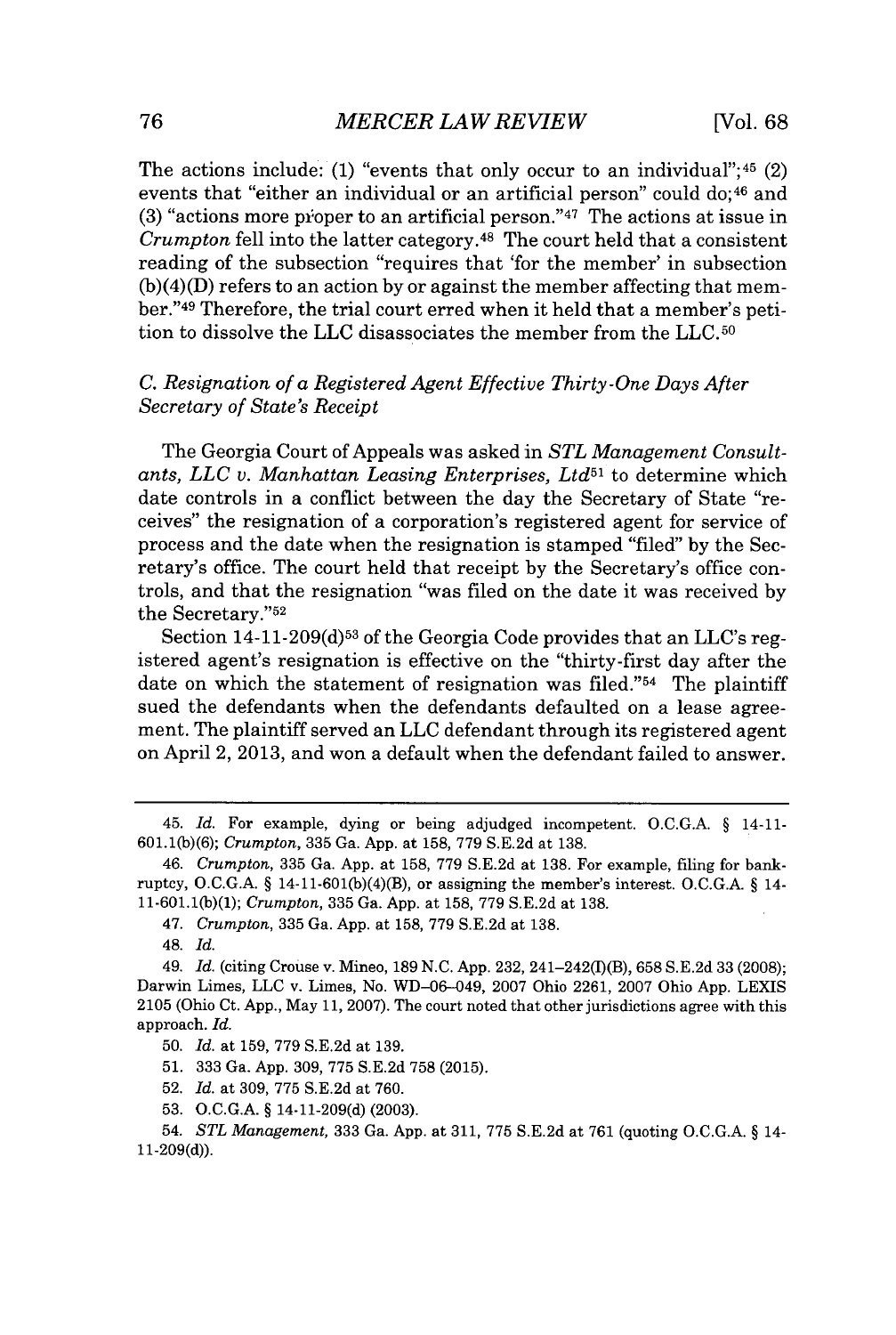The LLC's registered agent had submitted his resignation in February **2013,** which was "received" **by** the Secretary of State on February 20, **2013.** The Secretary did not stamp the letter as "filed," however, until May 20, **2013.** Thus, under **O.C.G.A.** *§* 14-11-209(d), if the "received" date controlled, the effective date of the resignation was March **23,** 2013-before the plaintiff served the registered agent on April 2, 2013-but if the "filed" date controlled, service was valid.<sup>55</sup>

In determining that the earlier date controlled, the court looked to **O.C.G.A.** *§* **14-11-206,56** which classifies the Secretary's duties for documents filed on behalf of an LLC as "ministerial."<sup>57</sup> Further, O.C.G.A. § 14-11-206 says that "a document accepted for filing is effective '[a]t the time of filing on the date it is filed. **. . ."'58** The court rejected the plaintiffs argument, relying on the corporations chapter of the Georgia Business Code,<sup>59</sup> that the earlier date was not "endorsed" by the actual Secretary of State, but was stamped "Secretary of State Administrative Support" and that the February stamp does not include the word "filed."<sup>60</sup> The court also noted a dearth of evidence explaining the distinction between the two stamps and analogized the issue at hand to filing papers in the Georgia courts, which are deemed filed when "delivered to the proper officer, and by him received to be kept on file."<sup>61</sup>

#### *D. Determining a Deceased Member's Interests in an LLC*

In *Davis v. VCP South, LLC,6 <sup>2</sup>*the Georgia Supreme Court considered, inter alia, a special master's determination of a "reasonable cutoff date for the allocation of profits and losses and entitlement to distributions" of a deceased member's interest in an **LLC.6<sup>3</sup>**Under the terms of the operating agreement at issue, the surviving member of a two-member **LLC** had a first option to purchase the units owned **by** the deceased member.<sup>64</sup> If a value could not be agreed upon, value would be determined in

**59. O.C.G.A.** *§* 14-2-125(b) **(2003).**

- **63.** *Id.* at **618, 774 S.E.2d** at **609-10.**
- 64. *Id.* at **617, 774 S.E.2d** at **609.**

**<sup>55.</sup>** *Id. at* **309-11, 775 S.E.2d** at **760-61.**

**<sup>56.</sup> O.C.G.A.** *§* 14-11-206 **(2003 &** Supp. **2016).**

**<sup>57.</sup>** *STL Management,* **333** Ga. **App.** at **311-12, 775 S.E.2d** at **761-62** (quoting **O.C.G.A.** *§* 14-11-206(a) **&** (e)).

**<sup>58.</sup>** *Id.* at **312, 775 S.E.2d** at **761-62.**

*<sup>60.</sup> STL Management,* **333** Ga. **App.** at **313, 775 S.E.2d** at **762.**

**<sup>61.</sup>** *Id.* at 314, **775 S.E.2d** at **763** (quoting Valentine v. Hammill, **258** Ga. **582, 372 S.E.2d** 435 **(1988)).**

**<sup>62. 297</sup>** Ga. **616, 774 S.E.2d 606 (2015).**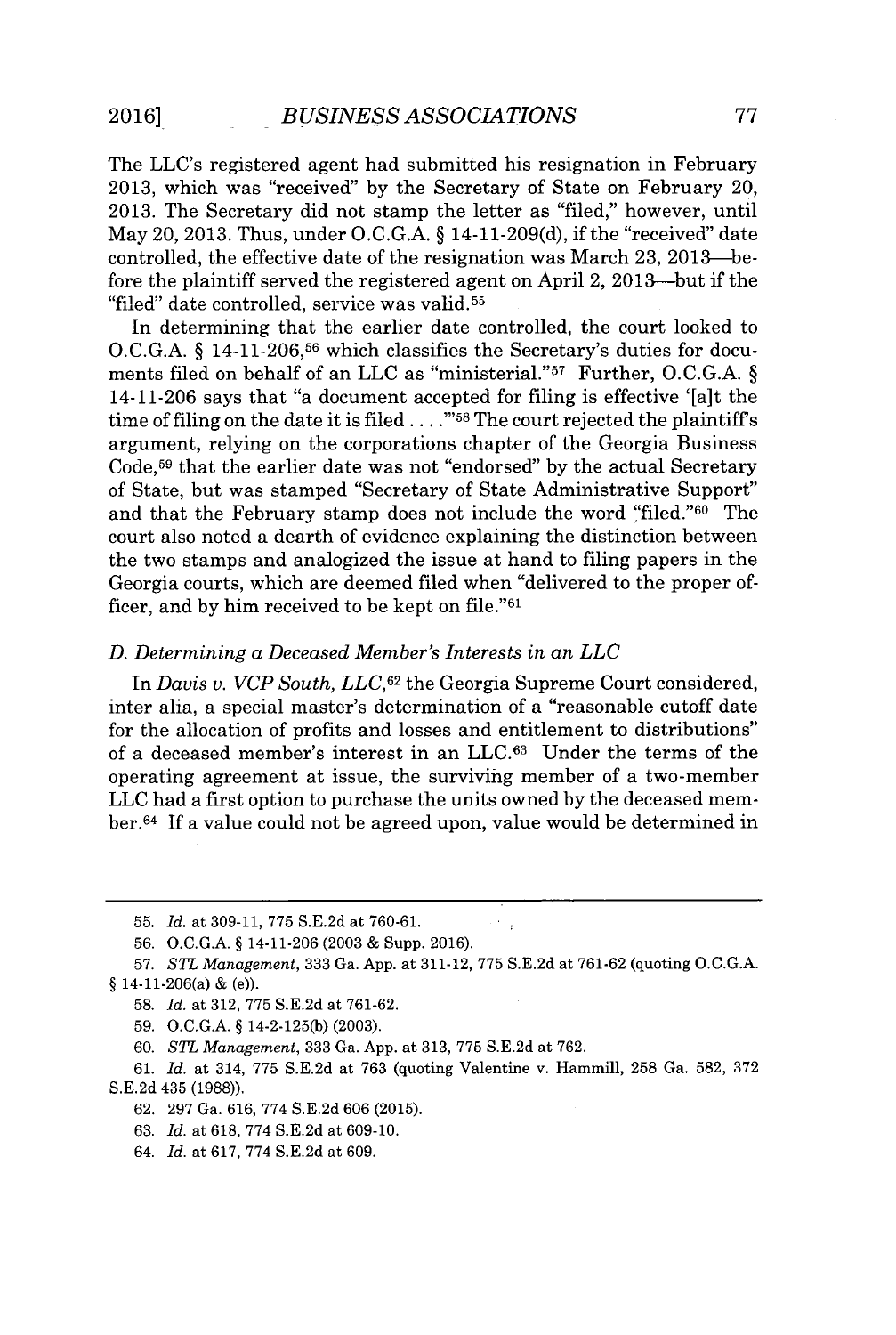a "commercially reasonable manner **by** the certified public accountant."<sup>65</sup> The surviving member sought to enforce the agreement against the deceased member's estate and sued when negotiations broke down. The trial court adopted the special master's report setting the date for determining the financial rights of the deceased member's estate, and the deceased member's estate appealed.<sup>66</sup>

The Georgia Supreme Court affirmed.<sup>67</sup> The court held that the cutoff date, which was twenty months after the deceased member's death, was reasonable, and the operating agreement set forth a "simple and expeditious procedure for accomplishing the sale" of a member's interest.<sup>68</sup> Moreover, Georgia contract law requires that the performance of contractual obligations "be substantially in compliance with the spirit and the letter of the contract and completed within a reasonable time."<sup>69</sup> Finally, the court summarily dismissed appellant's arguments that the cutoff date operated as a "forfeiture of financial rights" to which the deceased member's estate was entitled. <sup>70</sup>

## *E. Alter Ego, Agency, and Joint Venture Theories Fail to Establish Basis for Liability and Jurisdiction*

*In CHIS, LLC v. Liberty Mutual Holding Co.,71* a federal district court dismissed three of four defendants on the basis that liability did not extend to these parent companies.<sup>72</sup> The plaintiff, CHIS, LLC, filed claims for breach of contract and declaratory relief against four corporate defendants under the Liberty Mutual umbrella.<sup>73</sup> One defendant was the insurer who wrote the policy for the plaintiff; the other three defendants were parent companies of the actual insurer. The defendants moved to dismiss for failure to state a claim, arguing that the plaintiff failed to

- *67. Id.* at **626, 774 S.E.2d** at **615.**
- **68.** *Id.* at 624-25, **774 S.E.2d** at 614.
- *69. Id.* (quoting **O.C.G.A. §** 13-4-20 (2010)).
- **70.** *Id.* at **625, 774 S.E.2d** at 614.
- **71.** No. **5:14-CV-277, 2015** LEXIS **90175** (M.D. Ga. July **13, 2015).**
- **72.** *Id.* at \*22.
- **73.** *Id.* at \*1-2.

**<sup>65.</sup>** *Id.*

*<sup>66.</sup> Id.* at **618, 774 S.E.2d** at **610.**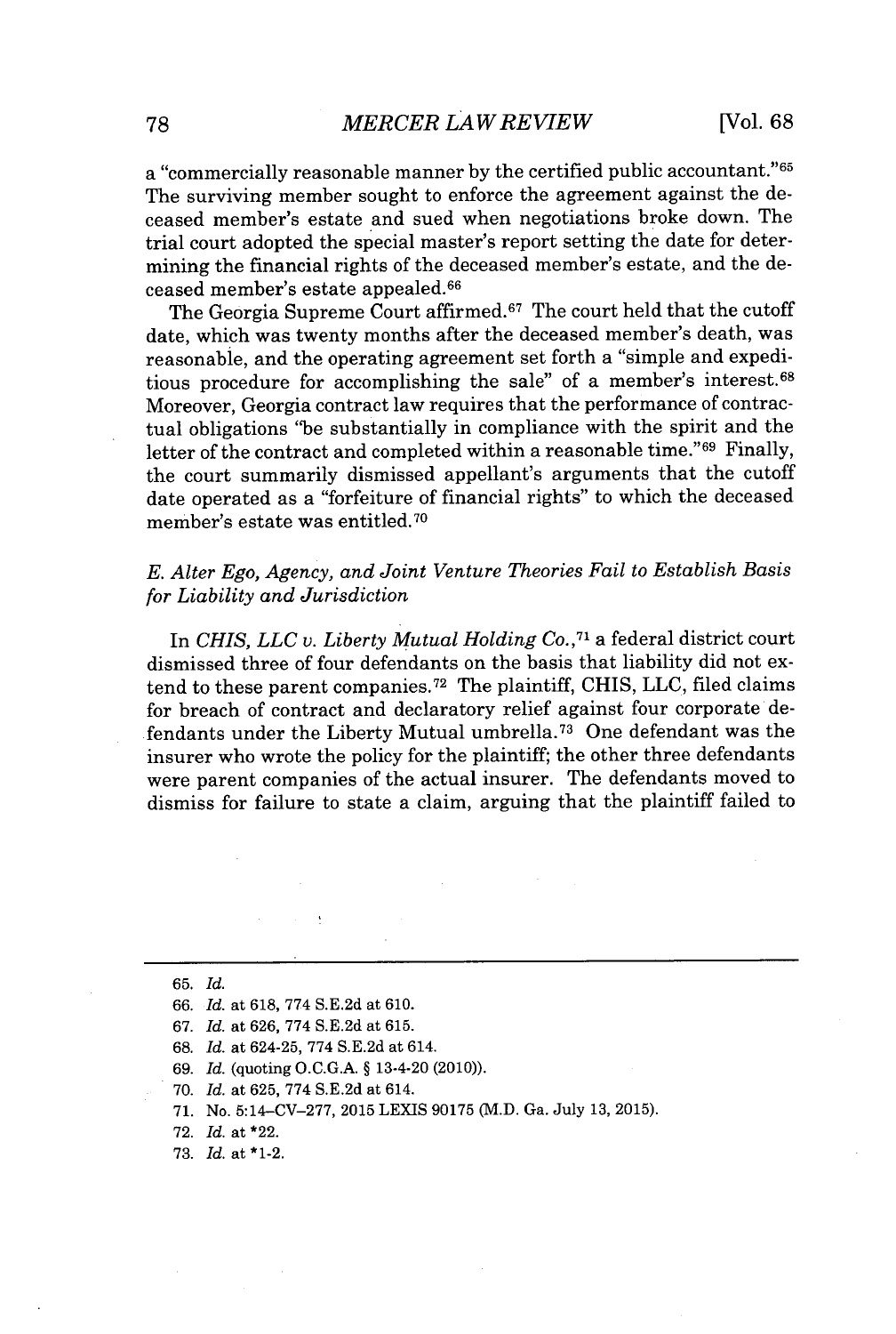sufficiently allege a basis for liability.<sup>74</sup> The court agreed with the defendants, finding that there was no basis for liability under an alter ego, agency, or joint venture theory. <sup>75</sup>

As to the alter ego theory, the court acknowledged that the corporate form could be disregarded where the corporation was being used as a "mere instrumentality" of the parent company.<sup>76</sup> But before ignoring the corporate form and piercing the corporate veil, the Georgia Supreme Court has required "as a precondition to a plaintiffs piercing the corporate veil and holding individual shareholders liable on a corporate claim, that there be insolvency on the part of the corporation in the sense that there are insufficient corporate assets to satisfy the plaintiff's claim."<sup>77</sup> The court ultimately held that **CHIS** failed to allege facts suggesting insolvency, and further failed to establish an equitable reason to pierce the corporate veil and hold defendants liable.<sup>78</sup>

The court likewise was not persuaded **by** the plaintiffs agency theory of liability.<sup>79</sup> The plaintiff argued that the existence of a parent/subsidiary relationship alone could establish liability under Georgia law, but the court declined to adopt this argument, determining that there was no evidence of actual or apparent agency, as the defendants never held themselves out as representatives or agents of the insurer.<sup>80</sup> Finally, the court rejected a joint venture theory on the grounds that there were no allegations of mutual control, a required element of a joint venture. $81$  Rejecting these theories of secondary liability, the court ultimately dismissed the three parent company defendants, leaving only the direct insurer.<sup>82</sup>

- **78.** *Id.* at **\*9-10.**
- **79.** *Id.* at \*14-15.
- **80.** *Id.* at \*12.
- **81.** *Id.* at **\*16.**
- **82.** *Id.* at \*22.

*<sup>74.</sup> Id.* at **\*2-3. A** third defendant moved to dismiss on personal jurisdiction grounds. Id. at \*1, 16. The court ultimately granted the motion to dismiss, finding that there was no basis for jurisdiction under an alter ego, agency, or joint venture theory. *Id.* at **\*16,** 22. The analysis used **by** the court for the personal jurisdiction analysis mirrored the analysis undertaken for purposes of determining whether there was an appropriate basis for liability under a secondary liability theory. *Id.* at \*21.

**<sup>75.</sup>** *Id.* at \*1-2.

**<sup>76.</sup>** *Id.* at **\*7.**

**<sup>77.</sup>** *Id.* at **\*8** (quoting Johnson v. Lipton, 254 Ga. **326, 328 S.E.2d 533 (1985)).**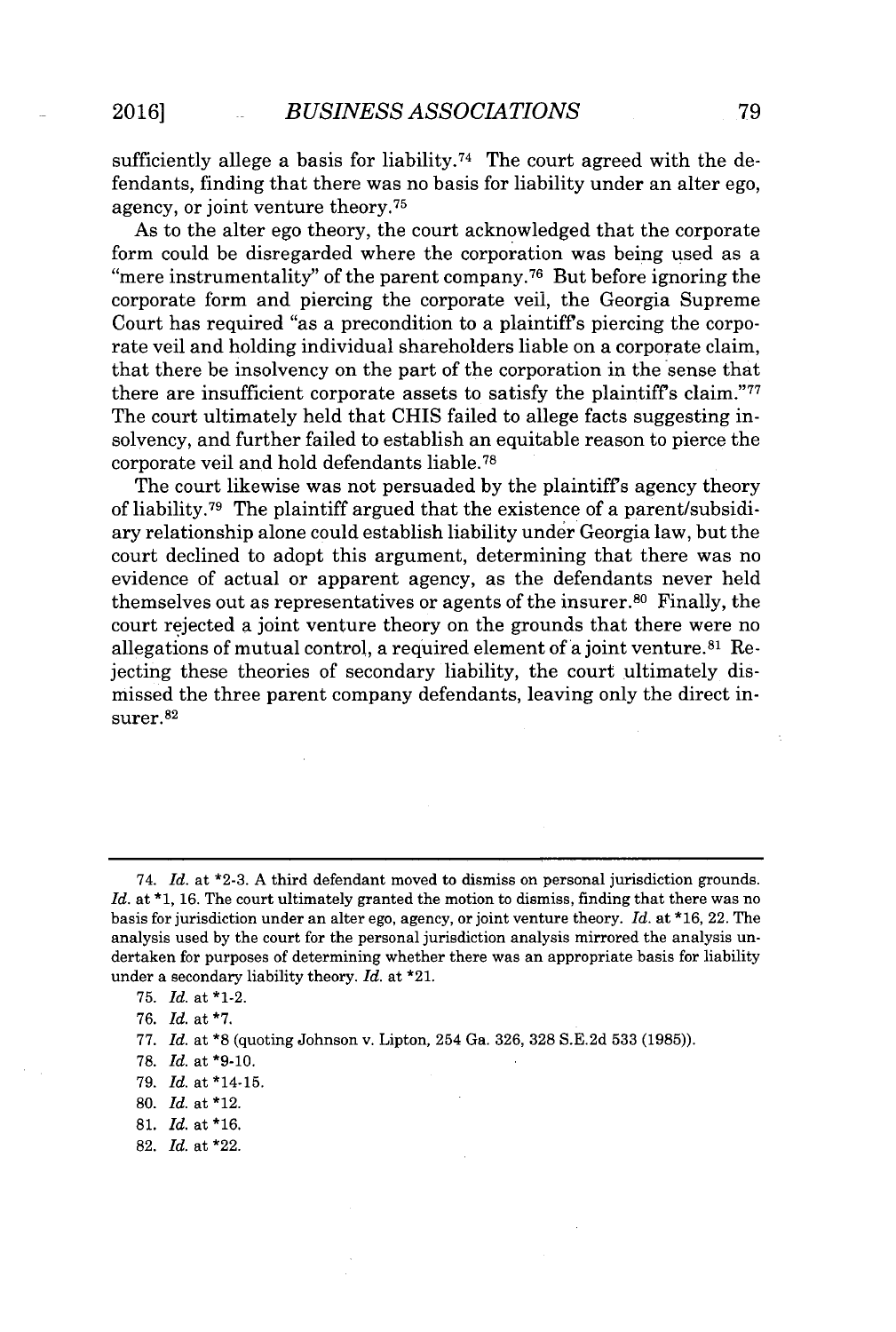## *F. Venue Rules for Corporate Entities*

There were two jurisdictional rulings affecting businesses issued **by** the Georgia Court of Appeals during the survey period. In *Kingdom Retail Group, LLP v. Pandora Franchising, LLC,83* the court determined that venue as to a foreign **LLC** was properly established in the county where a tort was alleged to have occurred.<sup>84</sup> In *Pandora*, the plaintiff, Kingdom Retail Group, sued Pandora in the Superior Court of Thomas County for fraud, tortious interference, negligent misrepresentation, defamation, and promissory and equitable estoppel. Pandora, a foreign **LLC,** filed a motion to transfer the case to Gwinnett County, a location where Pandora had a registered office and principal place of business in Georgia. The trial court granted the transfer to Gwinnett County, but the plaintiff filed an interlocutory appeal.<sup>85</sup>

On appeal, the court of appeals noted that the Georgia Constitution states that venue lies "in the county where the defendant resides; venue as to corporations, foreign and domestic, shall be as provided **by** law."<sup>86</sup> Under **O.C.G.A. § 14-2-510,87** domestic and foreign corporations are deemed to reside and to be subject to venue in one of four places: **(1)** in the county where the corporation maintains a registered office; (2) in a contract action, where the contract was made; **(3)** in a tort action, where the cause of action originated, if the corporation has an office and transacts business in that county; and (4) in a tort action, where the cause of action originated or where the defendant maintains its principal place of business.<sup>88</sup>

For plaintiffs claiming jurisdiction under subsection  $(b)(4)$ , the court noted that "principal place of business" was intended to refer to "a single place in the world meeting a certain standard, not to a place within a state meeting that standard."<sup>89</sup> The court expressly determined that the principal place of business analysis under subsection (b)(4) was not intended to look to the "principal place of business in Georgia," but rather the principal place of business of the company.<sup>90</sup> Thus, if the business's principal place of business is not in Georgia, subsection (b)(4) would not permit a transfer.

**<sup>83.</sup>** 334 Ga. **App. 812, 780 S.E.2d** 459 **(2016).**

<sup>84.</sup> *Id. at* **815, 780 S.E.2d** at 462.

**<sup>85.</sup>** *Id.* at **813, 780 S.E.2d** at 460.

**<sup>86.</sup>** *Id.* at 814, **780 S.E.2d** at 461 (quoting **GA. CONST.** art. VI, *§* 2, para. **6).**

**<sup>87.</sup> O.C.G.A.** *§* 14-2-510 **(2003).**

**<sup>88.</sup>** *Kingdom Retail,* 334 Ga. **App.** at **815, 780 S.E.2d** at 461.

**<sup>89.</sup>** *Id.* at **816, 780 S.E.2d** at 462.

**<sup>90.</sup>** *Id.* at **818, 780 S.E.2d** at 463.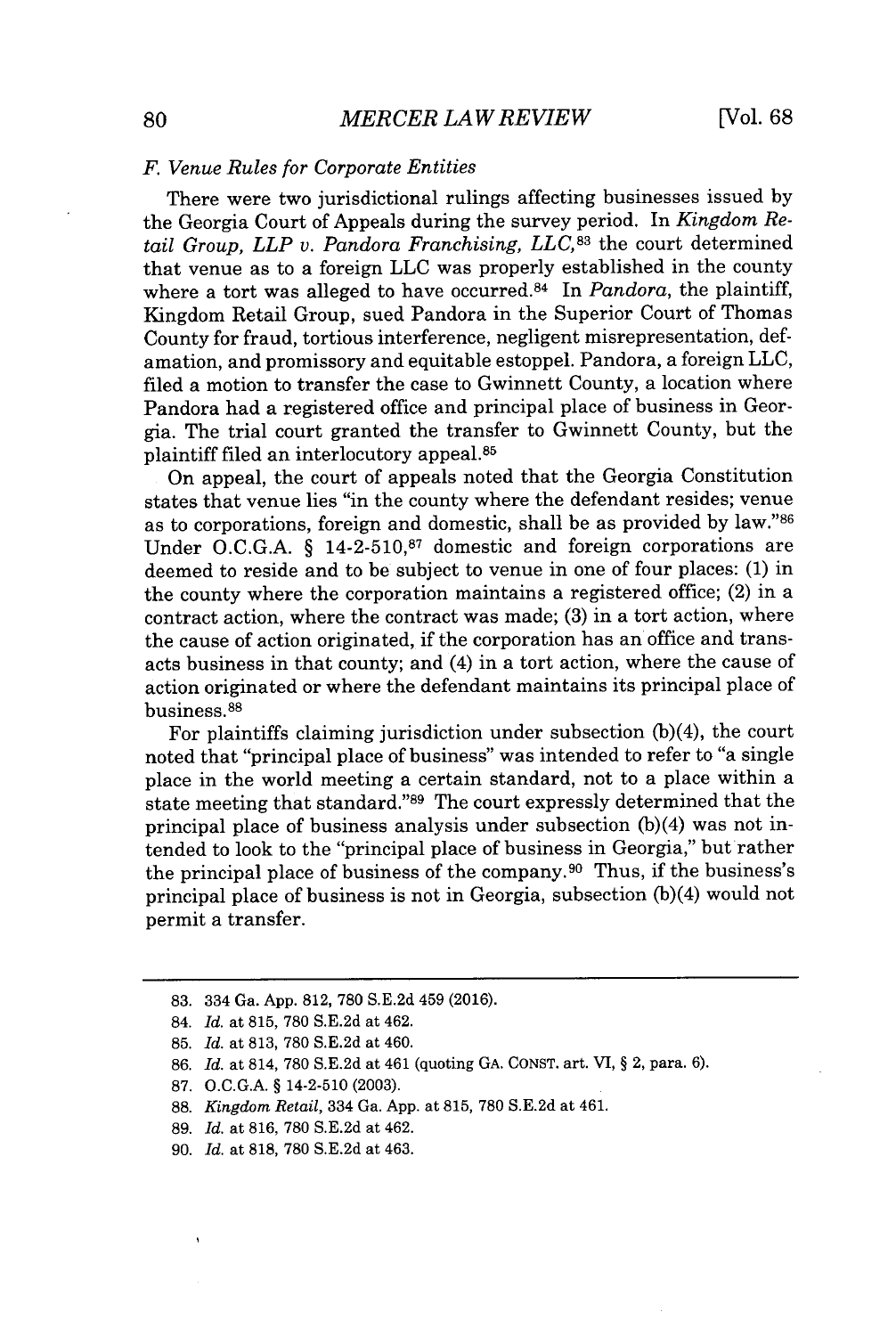Similarly, in *Ross v. Waters*,<sup>91</sup> the court reiterated that a domestic corporation is deemed to reside in the county where it has a principal place of business or registered office.<sup>92</sup> Where a corporation has been administratively dissolved, however, venue is proper in the county where the corporation last had a registered office or principal place of business prior to the dissolution (as opposed to where a cause of action arises).<sup>93</sup> The element of dissolution narrows the options available to a plaintiff pursuing the dissolved corporation.

#### *G. Evidentiary Rulings*

There were several evidentiary rulings of note during the survey period. In *Steel Erectors, Inc. v. AIM Steel International, Inc.,<sup>94</sup>*a federal magistrate judge rejected a foreign corporation's refusal to file a corporate disclosure statement as required **by** Federal Rule of Civil Procedure **7.195** because revealing the identity of its parent would somehow reduce the corporation's market share.<sup>96</sup>

In *Ciras, LLC v. Hydrajet Technology, LLC,97* the Georgia Court of **Ap**peals reversed a trial court ruling that the business records exception to the hearsay rule<sup>98</sup>did not apply to records authenticated **by** a successor corporation's senior official.<sup>99</sup>. The trial court excluded loan documents originally held **by** Wachovia (which was acquired **by** Wells Fargo in **2008)** because the Wells Fargo executive lacked "personal knowledge of the record-keeping practices of Wachovia."<sup>100</sup> The court of appeals determined that the records "passed to Wells Fargo as part of its acquisition" such that they were "integrated into its own business records." $101$ 

In *Robinson v. Wellshire Financial Services, LLC,102* a Fulton County Superior Court Judge temporarily granted a petitioner's application for protective order.<sup>103</sup> The petitioner was issued a subpoena to appear for a

*100. Id.*

**101.** *Id.* at **500, 773 S.E.2d** at **802.**

102. Order, Robinson v. Wellshire Fin. Servs., **LLC, 2015-CV-259408** (Fulton Cty. Super. Ct. June **1, 2015).**

*103. Id.* at 4, **5.**

**<sup>91. 332</sup>** Ga. **App. 623, 774 S.E.2d 195 (2015).**

**<sup>92.</sup>** *Id.* at **625, 774 S.E.2d 197.**

**<sup>93.</sup>** *Id.*

<sup>94.</sup> **312** F.R.D. **673 (S.D.** Ga. **2016).**

**<sup>95.</sup>** Fed. R. Civ. P. **7.1.**

**<sup>96.</sup>** *Steel Erectors, Inc.,* **312** F.R.D. at **674-75.**

**<sup>97. 333</sup>** Ga. **App.** 498, **773 S.E.2d 800 (2015).**

**<sup>98.</sup>** Georgia's new Evidence Code took effect on January **1, 2013.** *See* **O.C.G.A.** *§* 24-8- **803(6) (2013).**

**<sup>99.</sup>** *Ciras, LLC,* **333** Ga. **App.** at **501, 773 S.E.2d** at **802.**